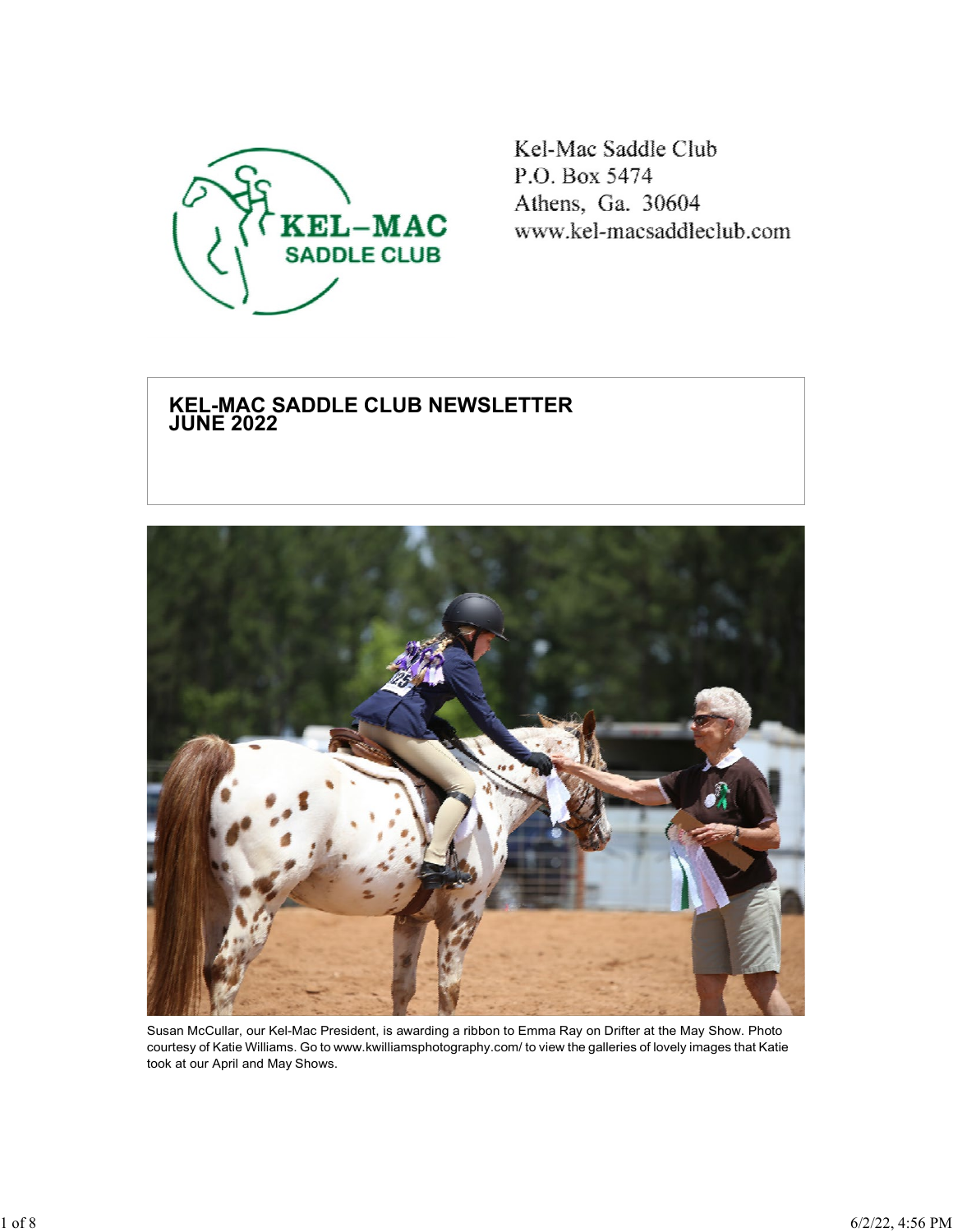# **President's Report, by Susan McCullar**

May has been a busy and exciting month for Kel-Mac. It was wonderful to award the first Barbara Reilly Cummings Memorial Scholarship to Molly Head, a well deserving young lady. Our May show was twice as big as our April show with many new riders and trainers. So exciting! Everyone seemed to have a great time. And then to top off that week, we practiced yoga at out meeting! Thanks to all our volunteers, riders, parents, and members for your involvement.

Saddle up and enjoy riding your horse(s) this summer. Aromatherapy with horses makes you smile!



Molly Head, the first recipient of the Barbara Cumming Memorial Scholarship, received her gift at the May Kel-Mac Show while mounted on her horse. The scholarship money and flowers were presented by Jim Cumming (pictured wearing his hat), he and Barbara's daughter, Lori Frost, and their son, Eric Cumming. Photo credit: Lori Williams.

### **Super Show Susie Cottongim, Show Chairperson**

What a nice May show we had. Our entries were up in the English but down in the western classes. We will do our best to speed things along in the fall. Western folks might want someone to call at the show to get idea on how things are moving along. Our aim m is to keep folks showing rather than waiting. That means, be ready to go when your class is called.

What a quality turnout. The judge was really impressed. Unfortunately, the heat got to the judge, and she had to stop and get out of the sun. Many thanks to Renay Strickland for stepping in and doing such a good job judging our western classes.

There were a few classes not supported with entries. We will decide this summer whether to cancel them, or not.

In spite of the large turnout, the show went smoothly. Thank you to our super volunteers who stepped in and up to the task. Even helping move the jumps is really appreciated. For some strange reason some of us can't toss them around like we used to.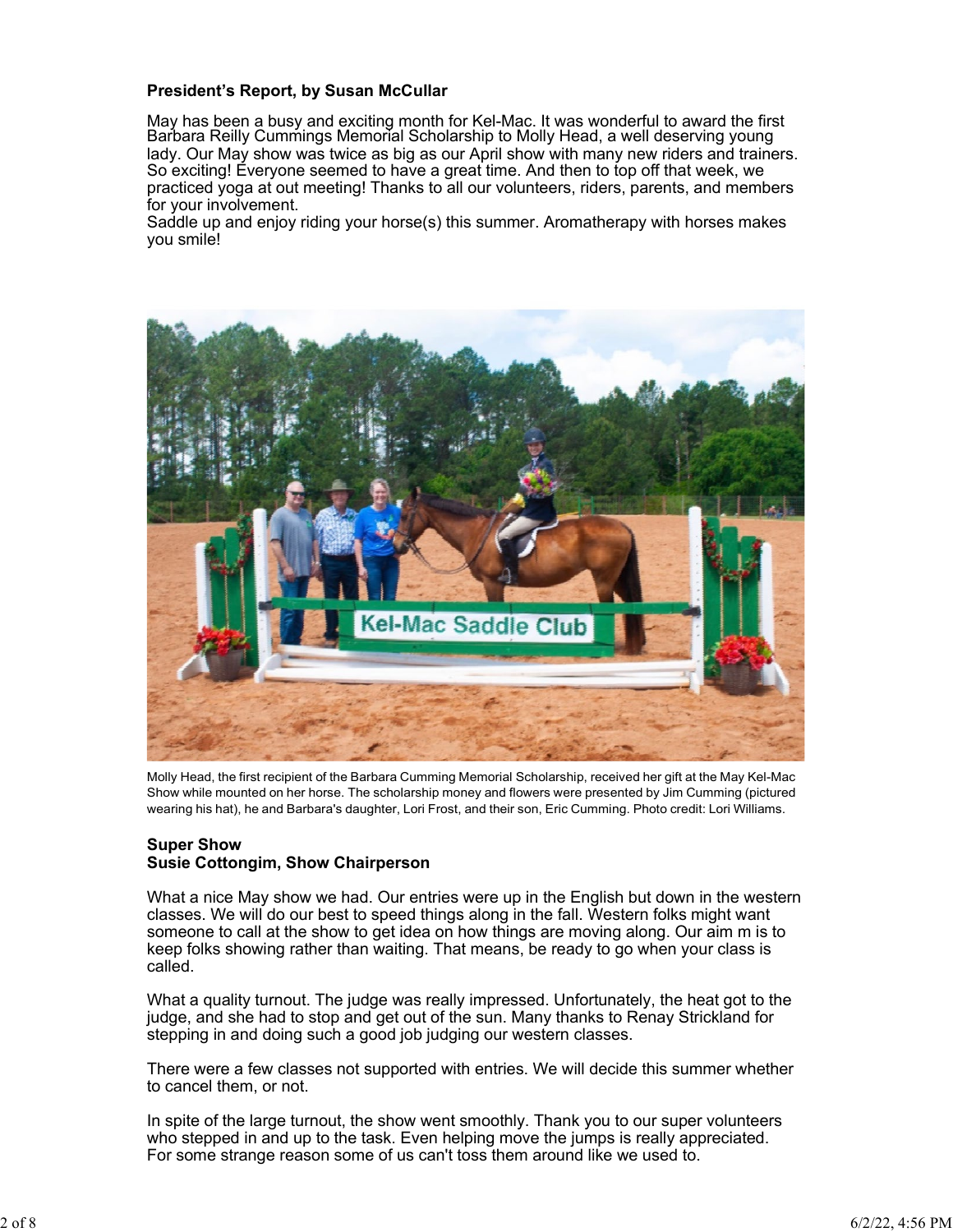The highlight of the show for us was the presentation of the Scholarship to Molly Head in Barbara Cumming's name. We are doing our best for Barbara and her family to show how much she meant to us.

This summer, I hope everyone enjoys spending time with their horses, and that they will be ready for some tough but fun competition this fall.

# **Vice President's Report, by Lisa Williamson**

At our Kel-Mac Meeting this month, Dr Jared Williams will present "How Wounds Heal, and Where Things Can Go Wrong". Dr Jared is a board certified large animal surgeon who specializes in emergency and critical care at the University of Georgia College of Veterinary Medicine. He's seen many interesting cases over the years in this capacity. Dr. Williams is a humorous and engaging speaker, and will he no doubt provide us with an entertaining and informative presentation. The Meeting will start at 7pm on June 21 at the Watkinsville Public Library. Susan or I will have the library door open by approximately 6:30pm so we can socialize before the meeting starts.

Our May Meeting had a few of us stretched out on the Library floor. It just looks like we were napping (see picture below)!



At our May Kel-Mac Meeting, Chanda Ross (wearing gray pants) and her sister, Carmen (all black outfit), demonstrated several yoga postures that help maintain flexibility and build strength. Thanks to Lori Williams who got off her mat and took the picture.

#### **Kel-Mac May Meeting Minutes May 17, 2022**

President Susan McCullar called the meeting to order at 7:05 pm We were given a slide show presentation of the scholarship presentation at the May 14 show. Molly Head was awarded the first Barbara Reilly Cumming Memorial Scholarship of \$1000. The award was presented by Jim Cumming and his children, Lori Cumming Frost and Eric Cumming. Congratulations, Molly!

Minutes from the April meeting were approved as published in the newsletter.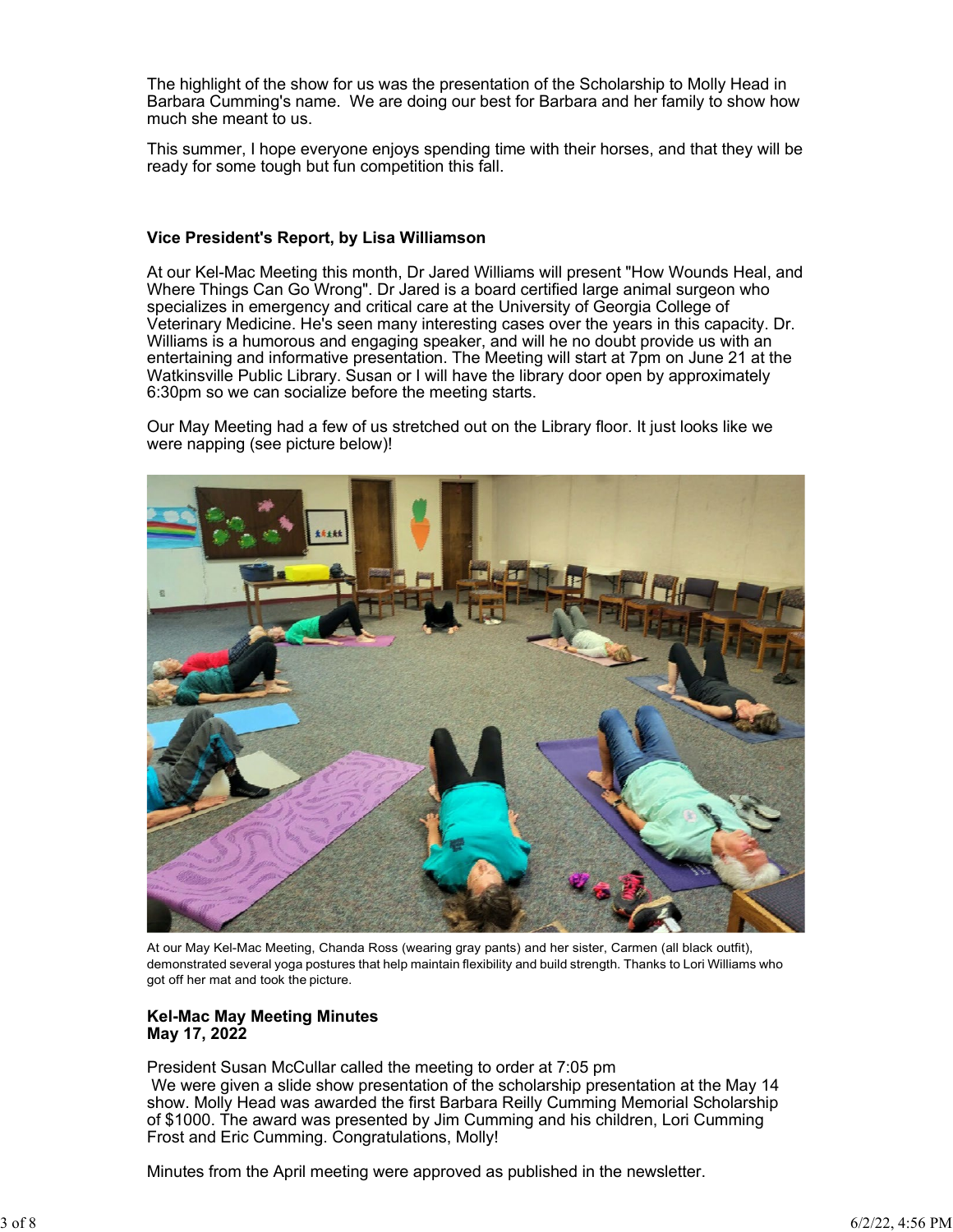Discussion was held on possible topics for upcoming meetings. Lisa is investigating the possibility of having a farm meeting with a vaulting demonstration. Another possibility is having volunteers from our<br>members show photos and talk about great riding adventures and trips.

## Treasurer's report: Beg balance \$14,404.99 Total deposits \$4789.00 Withdrawals - \$2378.49<br>End balance \$16,815.50 End balance

The scholarship fund now has \$4,460.00 in it. We discussed the possibility of putting the funds in some sort of interest earning account to make it more self-sustaining. This idea will be discussed with a financial advisor.

#### Trail report:

Sharon Wood was not able to attend the Meeting. Rosemary reported that there is a camping trip at Willis Knob this weekend, May 20-22.

#### Show report:

Susie Cottongim reported that we had a great show and thanked all the volunteers who make holding a show possible. Discussion was held about ways to move the classes along. One suggestion was to keep the gate area clear and have the next class enter the ring on the rail while the class that just finished is awarded ribbons. It was also noted that we need a better speaker system that can be heard in the stall area of the barn as well as in the trailer parking lot. Possible remedies were blue tooth speakers or a bull horn. We also discussed having a separate in gate and exit gate to avoid bottlenecks. Volunteers working the gate table have requested 2 copies of each class sheet from the

office. This step would allow a volunteer to check off riders on deck for the next class and also to call specific riders in the barn.

Susie planned to attend the Morgan Co Ag Committee this week. She has a list of requested upgrades to the show facility which she will present.

#### New business:

Karen Miller shared information about the Summer Saddle Up Camp that will be held at Clemson July 27-31. Youth and adult clinics are available for dressage, hunter (flat work and over fences), western, and trail divisions. Youth pay only a \$85 stabling fee. Adult clinics are offered at 8am and 5pm. Adult clinics fees are \$170, in addition to the \$85 stall fee. For more information, go to the website: summersaddleup.org

We concluded the evening with a yoga presentation by Chanda Ross, owner of the "Let It Be Yoga" Studio on Barnett Shoals Road in Watkinsville, GA. Yoga is a great exercise for riders as it emphasizes "long and strong" muscles, flexibility, core strengthening and back stretching. Overall mobility is the goal. "Let It Be Yoga" is a welcoming donation-based studio that offers a variety of classes suitable for beginners, those seeking mainly a stretching work-out (yin yoga), and folks who want a more vigorous work-out (vinyasa flow). They even offer a chair yoga class! For more information and to see the schedule, check out Letitbeyoga.org

We all got on the floor and tried it out! Thank you, Chanda!

The meeting concluded at approximately 8:15pm.

Respectfully submitted, Valerie Puryear, secretary

Scenes from the May Show shown next page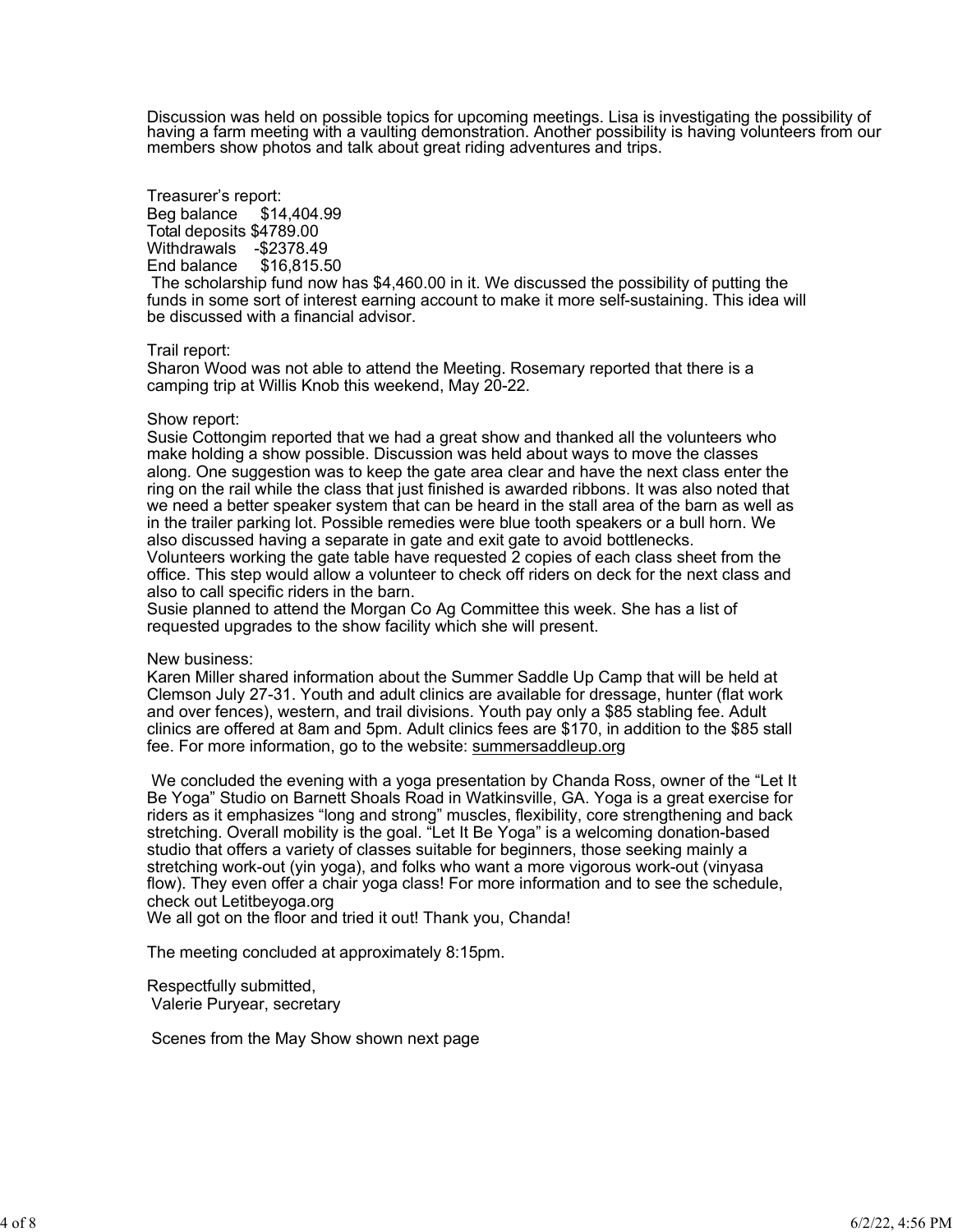



# **2022 CHAMPIONSHIP SPONSORS**

**Allison Creek Farm**, Watkinsville, GA: Allison Creek Farm is a boarding and training facility. Stacy McCoy can help you with starting young horses, confidence-building, and in developing communication and trust between you and your horse. allisoncreekllc.com (706) 318-5827

**Athens Dermatology Group P.C., Dr Karen Maffei:** Dermatology and Dermatological Surgery. Located at 1050 Thomas Ave, Watkinsville, GA. (706) 259-1550 [www.athensdermatologygroup.com](http://www.athensdermatologygroup.com/)

**Bar G Horse and Cattle Supply:** located in Bishop, Ga. We specialize in feed, hay, farm supply, fencing, animal health, pet food and supplies, apparel, footwear, tack and farrier supplies. We carry Seminole, Purina, Godfrey's, Nutrena, and Triple Crown. Bar G has a wide variety of English riding apparel as well as English and Western tack. (706) 769-7960

**The Brick Cottage Gardens:** we offer landscape design, container gardening, and horticultural consulting. Jeanne Symmes Reid: (864) 313-0212.

**Byer Realty**: Located in Rutledge, Ga. Your local horse farms, homes, and land specialists. Check them out at: [www.byerrealty.com](http://www.byerrealty.com/) or call Terry or Andrea at (706) 557-7760, or Andrea's cell (706) 474-0343

**Full Cup Financial, John Keeble:** 247 Prince Ave, Bottleworks #15, Athens, Ga. 706 395 0757 or fullcupfinancial.com . Our mission is good stewardship. We help individuals address and coordinate the five key areas of financial planning, including estate planning, risk management, taxes, retirement, and investments.

**Godfrey's Warehouse:** We have been helping Southeastern farmers succeed since the 1800's. Whatever you want to grow livestock, hay, wildlife, or food plots, we've got the experience, expert knowledge and top quality products to make it happen. Our family has run this business for six generations. You won't find better service or quality products anywhere. When you buy feed from Godfrey's, you can trust that years of experience plus the latest in scientific research have gone into producing the best possible product for your animals. Located at 255 West Jefferson Street in Madison. Call (706) 342-0264 or visit [www.godfreysfeed.com](http://www.godfreysfeed.com/)

**Emily Green:** friend of Kel-Mac

**Horses to Go, Jackie Asbill:** Equine items: gifts for children and adults, gently used items such as books, horse equipment, clothing and much more.

**Cindy Karp Realty:** I've been in the area for 26 years. I specialize in finding and selling horse properties, farms, land, and homes. Let me find your dream. (706) 431-8600. arlene@cindykarp.com

**Madison Fitness Center:** Your family fitness center, open 24/7. Fitness classes, cardio, free weights, personal training, silver sneakers. Free childcare.

**Madison Car Care:** Located at 1040 Confederate Rd. in Madison. We are a full-service auto center providing tires, alignments, oil changes, and engine repair. We will be happy to assist you with any of your automotive needs. Call John Moore at (706) 342-4774.

(cont. p.6)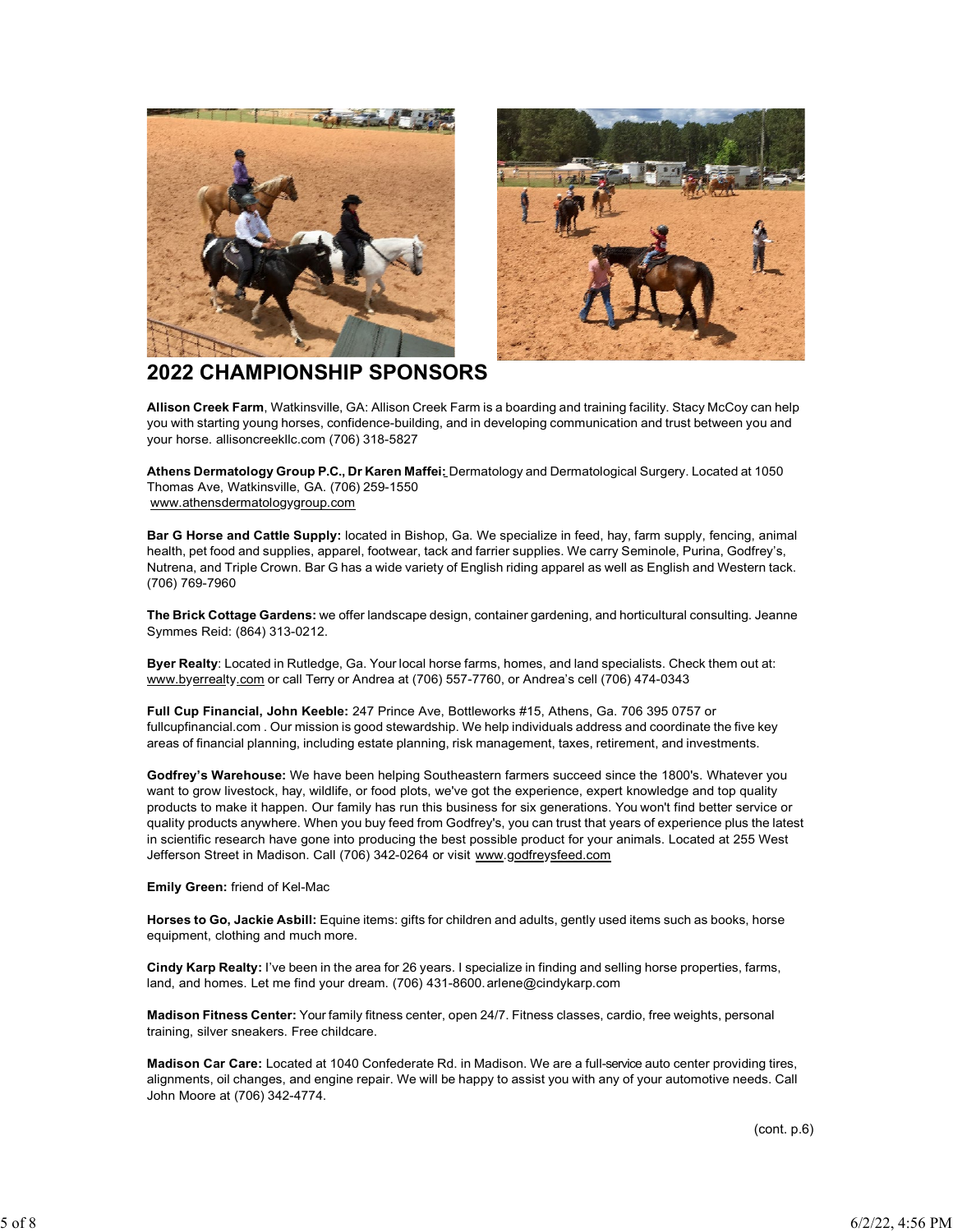**Main Street Vet**: 1311 Eatonton Rd, Madison, Ga. They can handle all medical treatments for small and large animals, including surgery, acupuncture, grooming, and boarding. Give them a call with all your vet needs. (706) 342-2955

**Metro Copier Services**: We have copier and office equipment sales, services, and supplies. We offer printshop

**Moonshadow Farm, Marian & Del Finco:** In memory of Edgar M. Hope. In honor of World's Greatest Horse, "Oh, Baby"

**Pagett & Whetzel Family and Cosmetic Dentistry, Forest Pagett, DMD and Joshua Whetzel, DMD**: A general dentist practice in Madison, GA. We provide comprehensive dental care to patients of all ages. We perform everything from basic cleanings and exams to high end cosmetic procedures. Our goal is to maintain patients for a lifetime, so we have created an atmosphere that is relaxed and family friendly. New patients are always welcome in our patient-centered practice. Call us at (706) 342-3636 for all your needs. We are located at 1880 Bethany Road, Suite A. Madison.

**Peak Steel Buildings:** Peak Steel Buildings provides metal buildings and structural design for a broad range of residential and commercial needs, including garages, workshops, riding arenas, barns, and airplane hangars, RV storage, and more. Each Peak Steel building is 100% commercial grade red-iron steel fining you the strength and durability you are looking for. We can provide any size building you need along with a huge selection of accessories including overhead doors, insulation, and skylights. Located in Madison, GA. (706) 342- 9795.

**Pet Wants Madison/Lake Oconee:** We are your local holistic pet food, treats, and supplements source for your dogs and cats. Two locations serving Madison at 1400 Eatonton Rd, Suite 600, and `Eatonton at 103 Clark Circle, Suite 600. (706) 521-2998

**Piedmont Equine Associates:** We are a full-service equine ambulatory veterinary practice, offering routine care, lameness evaluation, reproductive and dentistry services. We are accepting new clients and offer 24-hour emergency care. Phone (706) 752-1818 for services or visit our website for more information on our practice (www.piedmontequine.com). We invite you to visit our Facebook page for daily updates, pictures and videos

**Promises Kept Stables, Martha Thurmond**: Promises Kept Stables is located about ¼ mile from the Morgan Co Ag Center, off the Atlanta Hwy. We offer full and pasture boarding and a combination of both. Stalls are 12x12 with automatic waterers and runs. There are miles of trails located on the farm. (706) 342-1989

**Social Circle Ace Installed Sales, Leslie and Lendon Reeder**: Your everything store: hardware lumber, and many installation services including windows, garage doors, and much more

**Southern Classic Realtors Sue Vetsch**: A realtor for 22 years, Sue specializes in equine farms of all sizes, 3 to 300 acres, and in all price ranges. As she will tell you, Sue "loves to make people's dreams come true." (678) 410-8793

**The Stock Market Country Store:** Located at4479 Ga Hwy 20 SE in Conyers. The Stock Market has been servicing the needs of animals and the people who love them since 1993. Locally owned and operated. We offer delivery as well as the retail store. Open seven days a week. One of the largest dealers in Georgia for Southern States, Nutrena, Triple Crown, and Seminole feeds. See us today for your feed, hay, and shavings needs. (770) 483-8620

**State Farm Insurance**: Ed Freeman-State Farm Insurance; Stop by and visit with Ed Freeman for all your insurance needs. Home, farm, auto, or trailers: he has what you need. [ed@madisonsfagent.com](mailto:ed@madisonsfagent.com) (706) 438-1590 in Madison County

**Kathy Walker-White:** In memory of Rick R. Reynolds

**Watkinsville Service Center:** Located on Hwy. 15 S., Greensboro Hwy., just outside of Watkinsville, Call Darcy at (706) 769-8334. For all your car and truck repair and maintenance. We service all makes and models, foreign and domestic.

**Franci and Hank Wayland**: Marian Finco is the world's best aunt. In honor of Marian's new horse Alibi who can't keep her tail clean, but is otherwise 100% perfect

**Lori Williams**: friend of Kel-Mac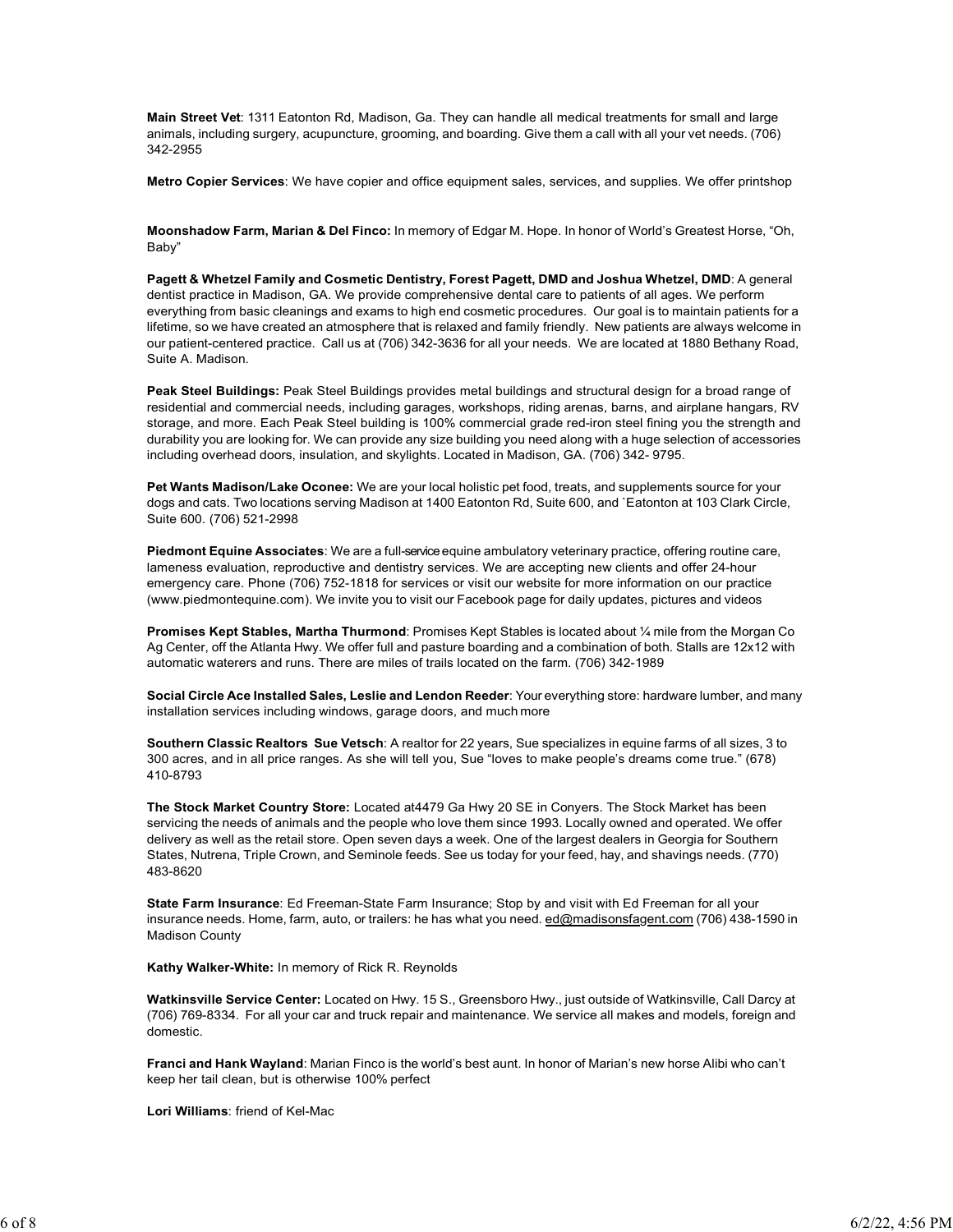# **REGULAR CLASS SPONSORS**

**3 Hearts Farm, Chuck Kimbell**: 3 Hearts Farm (Herndon-Kimbell- AKins) has been a family farm for over 50 years that spans four generations. We specialize in "breed specific commercial beef cattle. For more information: 3-heartsfarm.com

**4 Bridges Farm:** Valerie Puryear, friend and member of Kel-Mac

**Ag South Farm Credit, ACA:** Most people struggle finding a lender that understands land, home and farm related financing. Ag South specializes in financing structured for land, farm, and home loans. At Ag South Farm Credit, we understand your values so you can feel secure in your financing decisions and focus more on achieving your agribusiness goals and country living dreams. To contact the Madison office please call John Hill O'neal (706) 342-2352 or feel free to stop by our office: 1691 Lions Club Rd, Madison. You can also visit our website: [www.agsouthfc.com](http://www.agsouthfc.com/)

**American Dream Farm:** we offer western and English riding lessons for age 7 and up, an internship program, youth equestrian camps, adult clinics and birthday horsemanship lessons. Located in Statham, GA. (770) 634-9354. https://www.american dreamfarm.org

**Brooker Farrier Service:** providing farrier service for 29 years around the Madison and Social Circle area. For all your horseshoeing needs call Chris Brooker at (770) 815-5937.

**Lisa Williamson:** in memory of Mary Nat Seney, a wonderful friend and horsewoman

**Coon Mountain Farm, Helen Wenner**: Located at 2941 Flat Rock Rd in Watkinsville. We are a small horse boarding facility in Watkinsville offering pasture board or shared paddocks, all with shade or run-ins. Emergency stall care available. Round pen and separate area for flatwork and jumping practice. Call or e-mail for rates. [hwenner2941@gmail.com o](mailto:hwenner2941@gmail.com)r call Helen Wenner at (706) 769-6036.

**Susie Cottingim, Cottontop Farm:** friend and member of Kel-Mac.

**Covington Hearth and Home Jack Frost**: See Jack for all your needs in fireplaces, gas logs, wood burning stoves, inserts, and grills. Sales, service, and installations. Incorporated in 2005 and owned by Jack Frost. Contact Jack at (678) 625-5450, or text at (706) 318- 4145. Check out our website at [store@covingtonhearthandhome.com](mailto:store@covingtonhearthandhome.com)

**Durden Family**: in memory of Saber. He was loved beyond measure.

**Jane Estes**: friend of Kel-Mac

**Farmer's Feed and Seed- Greensboro:** 204 N. West Street, Greensboro, GA. (706) 453-2728. Serving Greene County and surrounding counties for 44 years. They are a Purina dealer, and also carry Godfrey's and Southern States feeds. They have horse tack and supplies. Lawn and garden products are a large part of their business, as well as seasonal greenhouse items.

**Farmer's Feed and Seed**: In addition to meeting your hardware needs, we offer animal feeds. We supply Southern States, Tucker Milling, Triump, Nutra, SUnglo, and Safe Choice.

**Farmer's Hardware, Septic & Feed**. Madison, GA.: 1211 Atlanta Hwy, Madison, GA (706) 342-4999

**Fat Ass Farm**: Friend of Kel-Mac and fan of long ears

**Harmony Feed, Tack, and Apparel:** We are horse and farm people just like you. We know how hard it is to find good, quality products that we can trust and that won't break the bank. We only sell products that we know and believe in so we can give you honest answers. See us for all your farm needs. Family owned and operated since 1999. Eatonton, GA. (478) 841-0155

**Maple Ridge Mini Corral**: Steve and Maria Land

**Susan McCullar, McNeigh Farm**: Friend and member of Kel-Mac